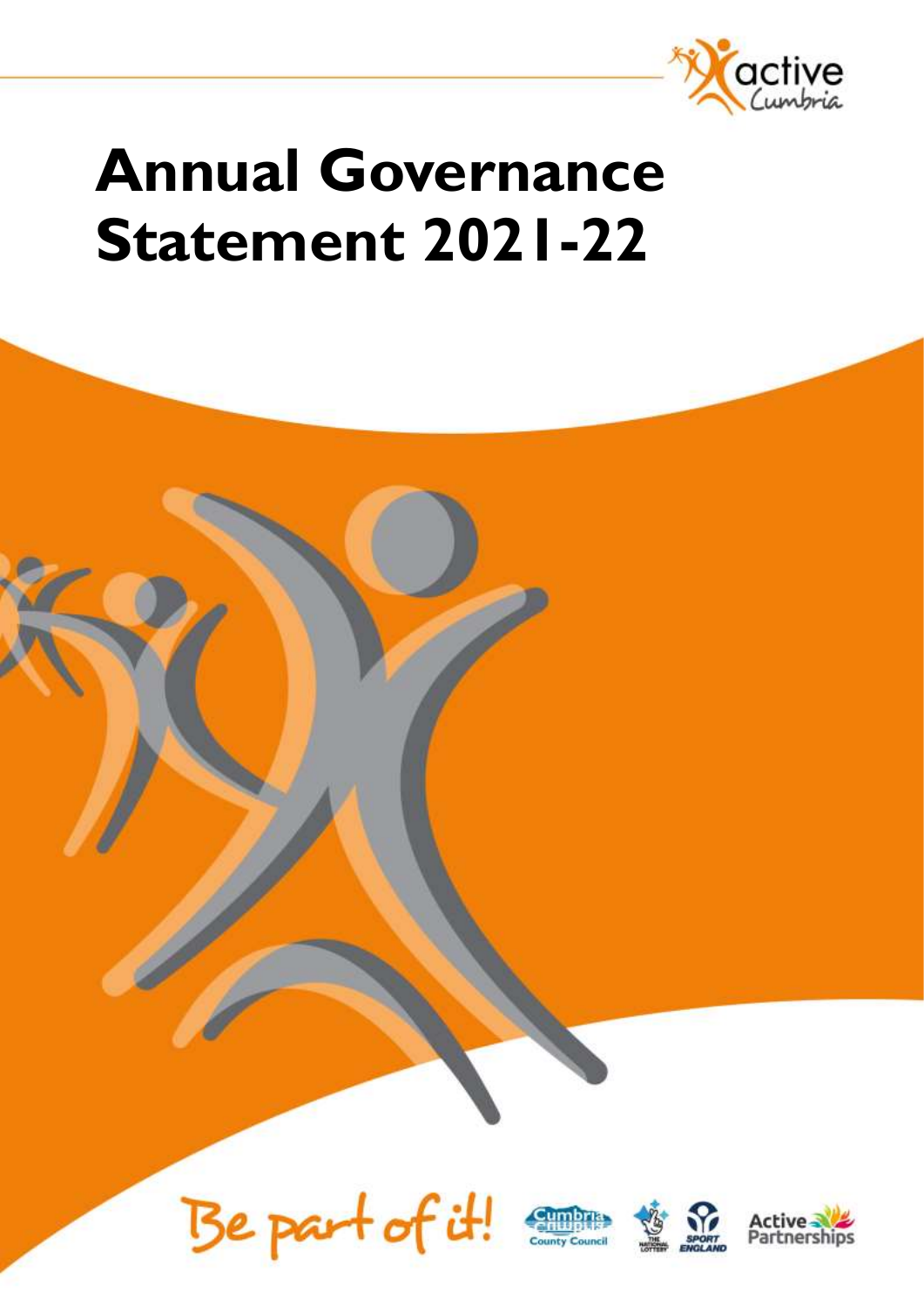# **Contents**

| Section 1 - Introduction                     | Page 3 |
|----------------------------------------------|--------|
| Section 2 – Summary of Governance Highlights | Page 3 |
| Section 3 - Leadership                       | Page 4 |
| Section 4 – Equality & Diversity             | Page 5 |
| Section 5 - Effectiveness                    | Page 5 |
| Section 6 – Risk                             | Page 6 |
| Section 7 - Audit Committee                  | Page 6 |
| Section 8 - Data Protection                  | Page 7 |
| Section 9 - Affiliations                     | Page 7 |

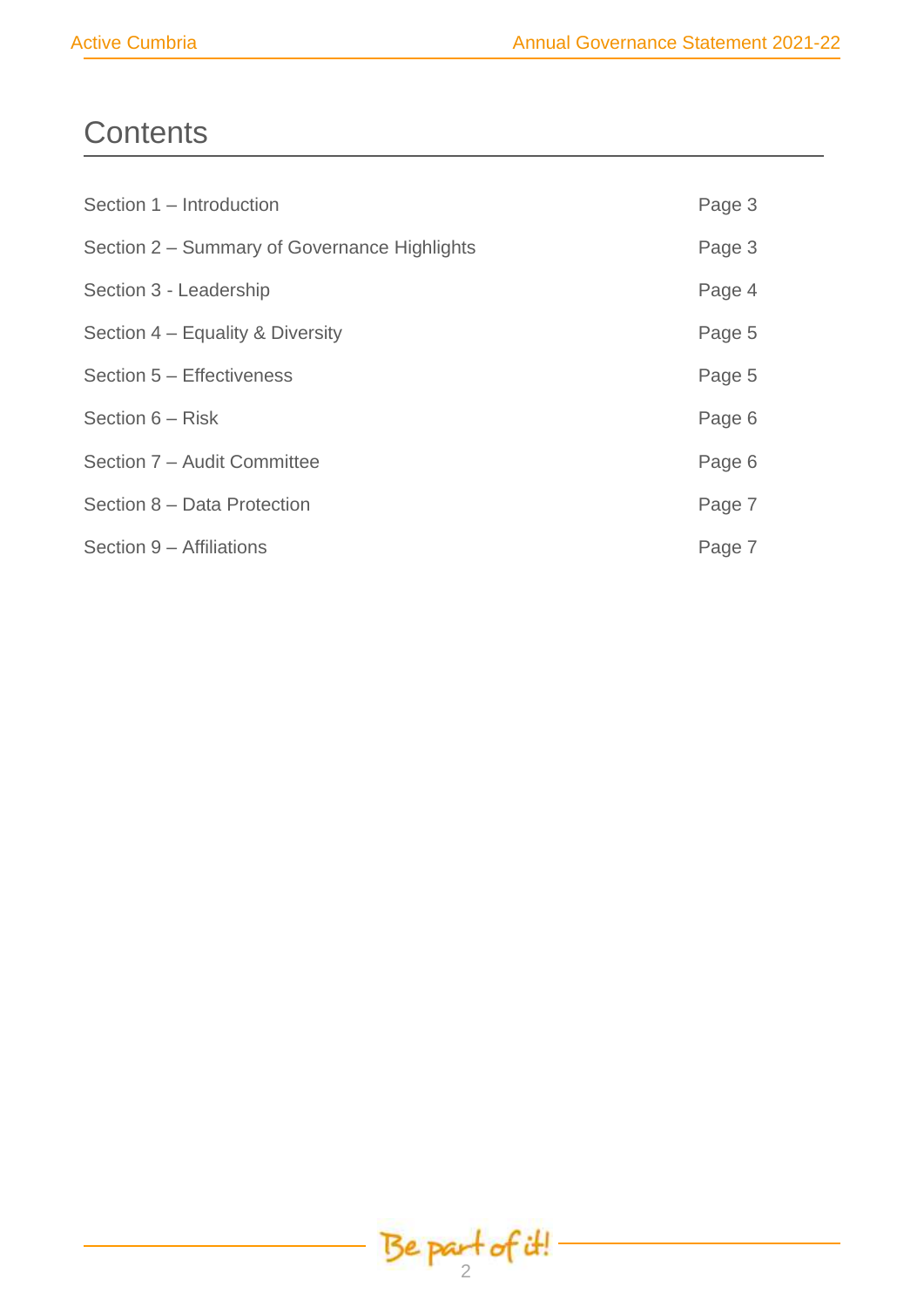# **1. Introduction**

This Annual Governance Statement documents the Advisory Board's (Board) application of good governance practice during the period 1<sup>st</sup> April 2021 to 31<sup>st</sup> March 2022, in compliance with the requirements of the Sport England Code for Sports Governance (the Code). Compliance with the Code was achieved in April 2018, and the Board has continued to ensure that its practices are in line with the requirements laid down in the Code.

A priority focus of the Board during the current year was to continue to ensure that robust governance procedures were maintained as the COVID-19 pandemic progressed, to ensure the organisation was supported during this challenging period. Members have fully embraced engaging using virtual methods and has allowed even greater connectivity between the Executive and the Board.

# **2. Summary of Governance Highlights**

- All activities identified in the Board's Annual Governance Plan were completed;
- Five Board meetings were held during the year in May 2021, September 2021, November 2021, and February 2022, all meetings being conducted virtually using Microsoft Teams platform. A further special meeting was held in January 2022 to consider the implications of Local Government Reorganisation in Cumbria.
- The movement to virtual meetings has resulted in a noticable increase in attendances. A principle moving forward will be the opportunity for hybrid meetings, including the option of face to face or virtual attendance.
- The Board operated in line with the agreed Terms of Reference, and within the agreed delegated authorities;
- The Board has played an active role in supporting the launch of the new 5 Year Plan 2021 – 2026 during the period, supporting the promotion and dissemination of the agreed priorities.
- The Board has played an active role in supporting the Executive to develop a new Measurement, Evaluation and Learning System for the organisation.
- The practice of identifying thematic Board Champions continues to work well, and has increased connectivity between Board members and the Executive. Thematic areas include both safeguarding, and equality and diversity.
- Two meetings of the Audit Committee were held in April 2021, and October 2021;
- The Board reviewed the following governance documents for suitability:
	- Governance Document;
	- Diversity Action Plan;
	- Risk Register;
	- Safeguarding Children Young People Policy;
	- Safeguardiing Adults at Risk Policy;
	- Annual Governance Plan.
- The Board, supported by the Audit Committee, reviewed the following areas of governance: -
	- Risk Management process;
	- Internal Financial Control Systems;
	- Reserves Policy:
	- Annual Governance Statement;
	- Annual Audit Process;
	- Conflict of Interest Policy;
	- Scheme of Delegation;
	- Compliance with the Code for Sports Governance.
- The Board undertook the following improvement activities:
	- Annual Board skills audit and review completed in November 2021;
	- Internal Board Performance Review completed in November 2021:

Be part of it!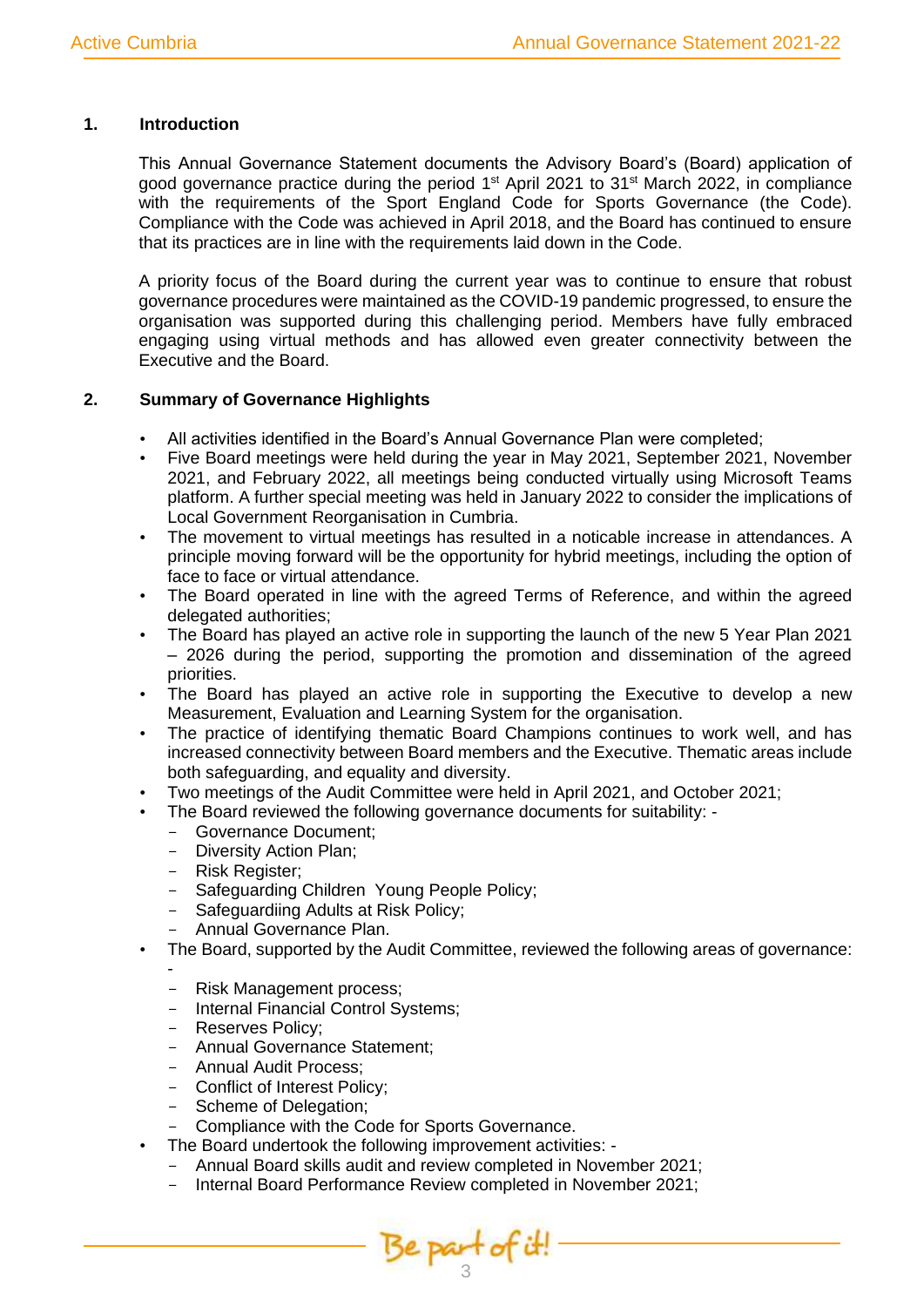- Although Board membership numbers were stable, there was some movement with regard to membership during the year, with: -
	- A new Chairperson being elected from the existing membership as a result of the previous Chairperson leaving, due to reaching the end of their second term of office;
	- A new Senior Independent Member (SIM) being elected from the existing membership, due to the previous SIM being elected as Chairperson;
	- 1 member leaving the Board following the completion of the maximum of two terms of office;
	- 1 member resigning from the Board during their first term of office;
	- 3 new members recruited to join the Board during the year.
- Finances were stable, with;
	- Continuation of existing external audit process;
	- Successful external audit and approval of the 2020/21 financial accounts;
	- Unaudited 2021/22 income and expenditure position improved compared to budget, with additional 'in-year' income attracted through a variety of sources;
	- Year end reserves position improved.
	- An on-going commitment to focus on diversifying income streams beyond Sport England and into the private sector, thereby reducing financial risk.
	- There were no breaches of data protection legislation reported during the period;
- There were no conflicts of interest reported during the period;
- The Board, supported by the Core Team contributed to the achievements of the organisation during the period, further details of which can be found in the Annual Report [here.](https://www.activecumbria.org/about-us/)

# 3. **Leadership**

# **3.1 The Role of the Board**

The overriding functions of the Board are to: -

- Ensure clarity of vision, values and strategic direction for Active Cumbria activities;
- Provide oversight, input and challenge;
- Actively promote and further the work of Active Cumbria.

The Board has ensured that there is a framework of controls which enable the effective operation of Active Cumbria. The policies and procedures of the host agency and accountable body, Cumbria County Council, are used to enable the core team to undertake their roles.

Operational performance against the outcomes of the 3 Year Plan is monitored by the Board through an effective performance dashboard, which is scrutinised at each meeting.

A separate Audit Committee, with associated terms of reference is in place. Further details on the role of the Audit Committee is provided in Section 7.

Further details of the following documents is provided below: -

- [Governance Framework](https://www.activecumbria.org/files/2216/4864/7118/AC_Management_System_-_ACMS-ORG-001.xlsx)
- [Advisory Board Terms of Reference](https://www.activecumbria.org/files/4816/4864/7153/Terms_of_Reference_v10_-_ACMS-CON-002.docx)
- [Audit Committee Terms of Reference](https://www.activecumbria.org/files/1116/4864/7184/Terms_of_Reference_v3_-_ACMS-CON-003.docx)
- [Register of Interests](https://www.activecumbria.org/files/9716/4871/5142/Declarations_of_Interest_-_Summary.xlsx)
- **[Board Minutes and Agendas](https://www.activecumbria.org/about-us/advisory-board-agenda-minutes/)**
- [Details of Board Members](https://www.activecumbria.org/about-us/advisoryboard/)

#### **3.2 The Role of the Chairperson**

Be part of it!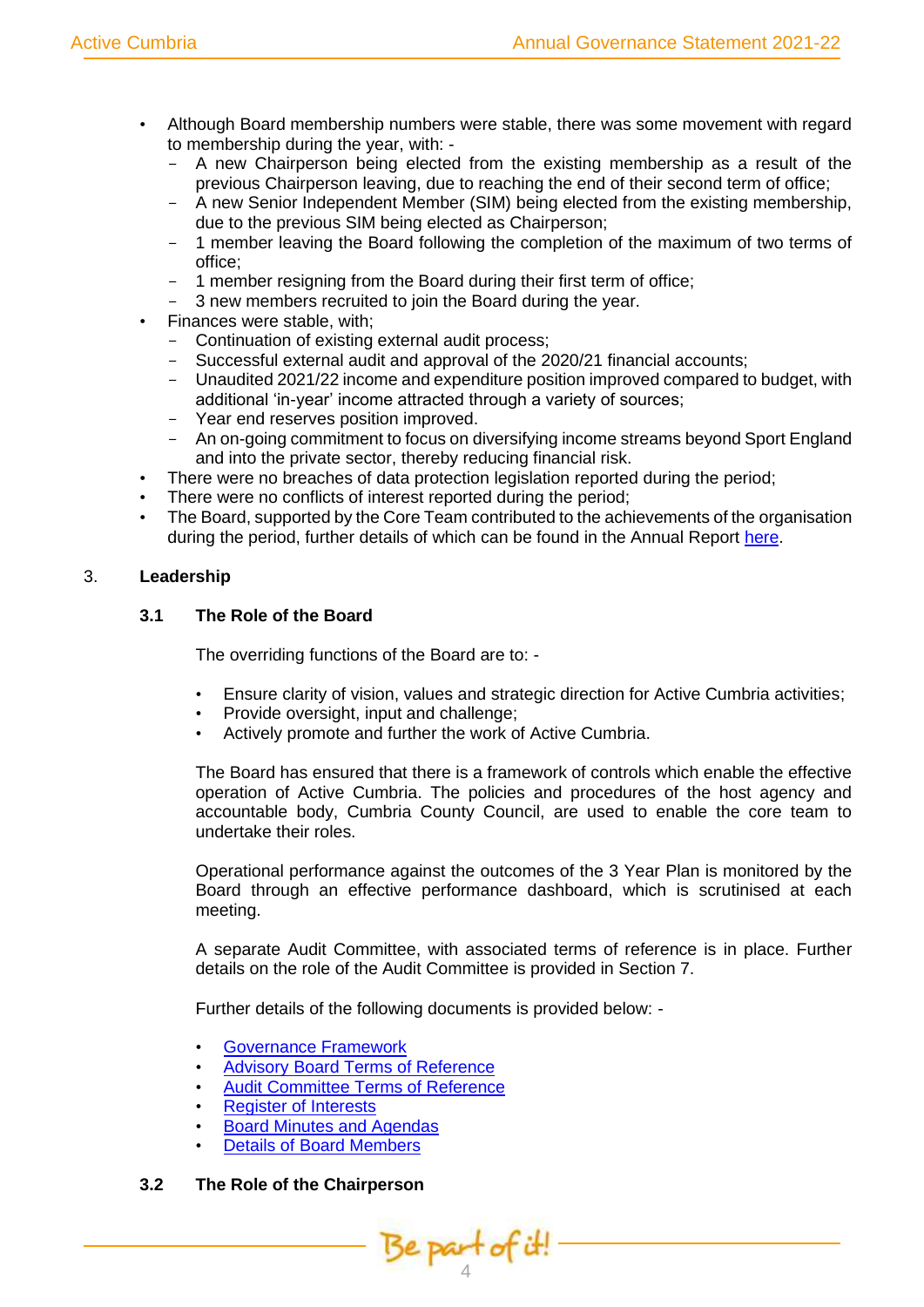The role of the Chairperson is critical in ensuring the conditions for an effective Board, as well as being an ambassador for the organisation, providing leadership and direction. Specific responsibilities are outlined in the Terms of Reference, a link to which is provided in Section 3.1.

# **3.3 The Role of the Senior Independent Member (SIM)**

Amongst other things, the SIM will stand in for the Chairperson as required, and take on the responsibilities of the Chairperson for that period. Further details of the specific roles of the SIM are outlined in the Terms of Reference, a link to which is provided in Section 3.1.

# **3.4 Recruitment to the Board**

An open and transparent recruitment policy is in place for the filling of vacancies on the Board. A task and finish group will be appointed by the Board to undertake shortlisting and interviews, as appropriate, with recommendations being made to the Board to formally ratify the selection process. As such, no formal Nominations Committee is in place, this function is undertaken by the Board.

A link to the most recent Board Recruitment Pack can be found [here.](https://www.activecumbria.org/files/6016/4864/8376/Advisory_Board_Recruitment_Pack_Jan_22.docx)

# **3.5 Induction for New Members**

A comprehensive induction programme is in place for new Board members, this includes, but is not limited to: -

- Provision of a range of key documents, minutes, Board papers etc;
- Detailed Induction meeting with Senior Managers (and Chairperson if requested);
- Connectivity with existing Board members for informal discussion ahead of first meeting;
- Identification of potential lead thematic role.

A link to the Board Induction Checklist can be found [here.](https://www.activecumbria.org/files/9516/1728/8321/Induction_Checklist_-_ACMS-PRP-001.docx)

# **4. Equality & Diversity**

4.1 The Board is committed to encouraging equality and diversity among its membership, and eliminating unlawful discrimination. The aim is for the Board to be truly representative of the population and for each member to feel respected and able to give their best.

To support this aim, a Diversity Action Plan has been produced, which is reviewed regularly, the purpose of which is to: -

- Demonstrate that the leadership (Advisory Board and Senior Management) of Active Cumbria is committed to ensuring greater equality and diversity on its Advisory Board and within the senior management of the organisation;
- Provide equality, fairness and respect for all members, and oppose and avoid all forms of unlawful discrimination;
- Provide a strong public commitment to not unlawfully discriminate in line with the Equality Act 2010 protected characteristics of age, disability, gender reassignment, marriage and civil partnership, pregnancy and maternity, race (including colour, nationality, and ethnic or national origin), religion or belief, sex (gender) and sexual orientation.

Be part of it!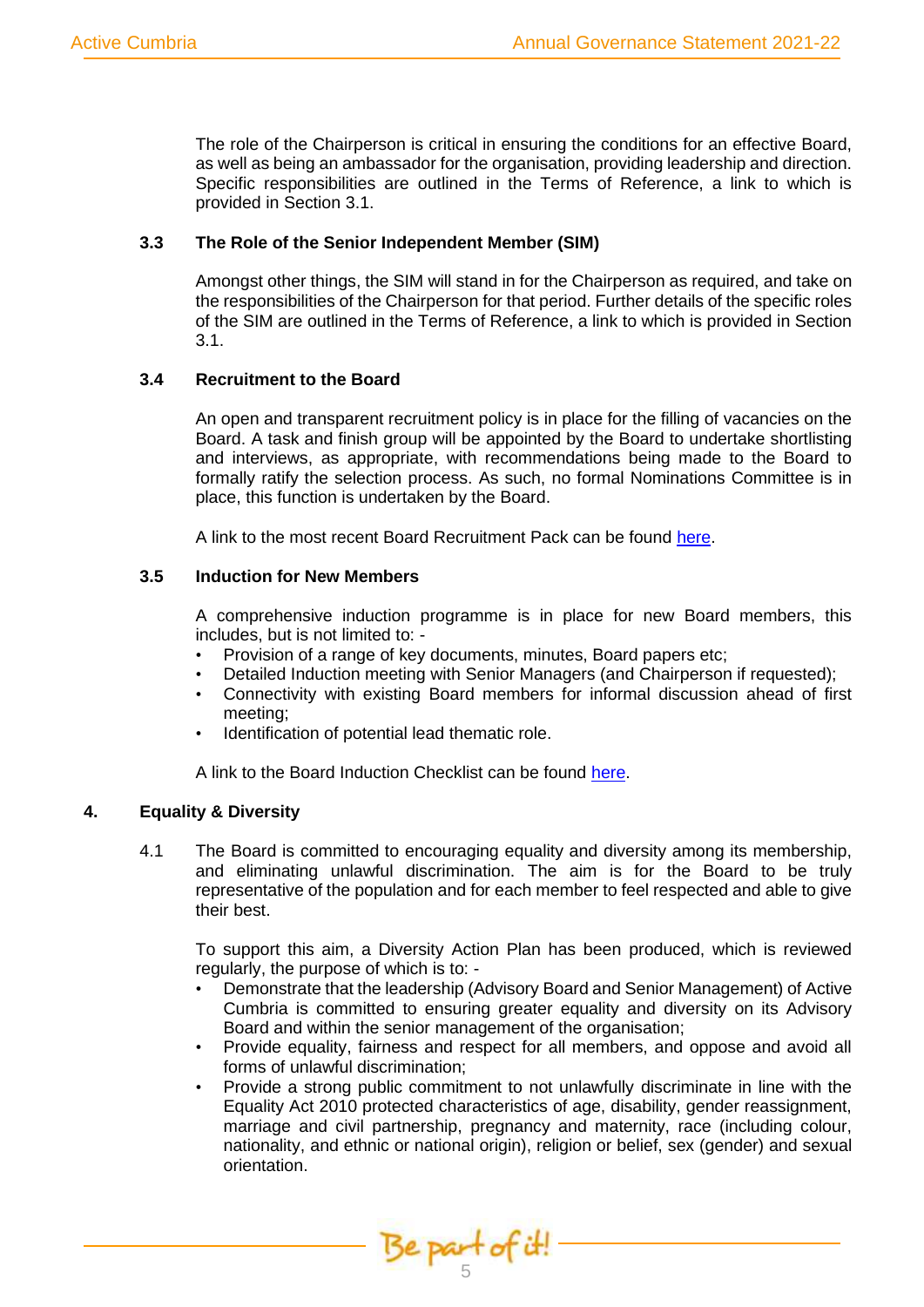Further details of the specific priorites of the Diversity Action Plan can be viewed [here.](https://www.activecumbria.org/files/1616/4864/9211/AC_Diversity_Action_Plan_-_ACMS-DOC-008.docx)

#### **5. Effectiveness**

#### **5.1 Composition of the Board**

The Board is predominantly made up of independent members, appointed based on their individual skills or expertise. There are two ex-officio positions on the Board for the two senior managers from within the core team. There are currently 11 members on the Board, with no vacancies.

#### **5.2 Evaluations**

#### **5.2.1 Board Performance (Internal)**

During the year, a range of evaluations have been undertaken to assess the effectiveness of the performance of the Board. An internal assessment, undertaken in November 2020 pointed towards members feeling positive about their level of involvement, adding value to the Board, the flow of information, and the general direction the Board was taking. A copy of the summary evaluation report is [here.](https://www.activecumbria.org/files/3216/1728/8401/Advisory_Board_Performance_Evaluation_Questionnaire_-_MASTER.docx)

#### **5.2.2 Skills Audit**

A biennial audit of skills was undertaken during the Advisory Board meeting in November 2021 covering a range of essential skills, knowledge, and experiences. The reported strengths included areas such as strategic and business planning, working as a team, and managing and motivating partners and staff. Areas of focus moving forward included Marketing, PR and media relations.

#### **6. Risk**

A detailed Risk Register is considered by the Board at each meeting. Mitigating actions for those risk perceived to be higher are reported and considered. A link to the most recent Risk Register is [here.](https://www.activecumbria.org/files/2716/4864/9339/Risk_Register_-_ACMS-DOC-006_-_NEW_VERSION.doc)

#### **7. Audit Committee**

#### **7.1 The Role of the Audit Committee**

The role of the Audit Committee is to assist the Board in fulfilling its oversight responsibilities for the financial reporting process, the system of financial controls, the audit process, and the process for monitoring financial compliance with the governing body's Code of Conduct, making recommendations through the production of appropriate reports to the Advisory Board for approval as and when required. Terms of Reference for the Committee can be viewed via the link in Section 3.1.

#### **7.2 Membership**

The Audit Committee is made up of four Board members, three of which are independent members, and the other being the Senior Manager (Operations) who has accountability for the finances under the host agency scheme of delegation. The Committee is supported by the core team Finance Officer, who provides detailed reports as required.

#### **7.3 Review of Internal Controls**

Be part of it!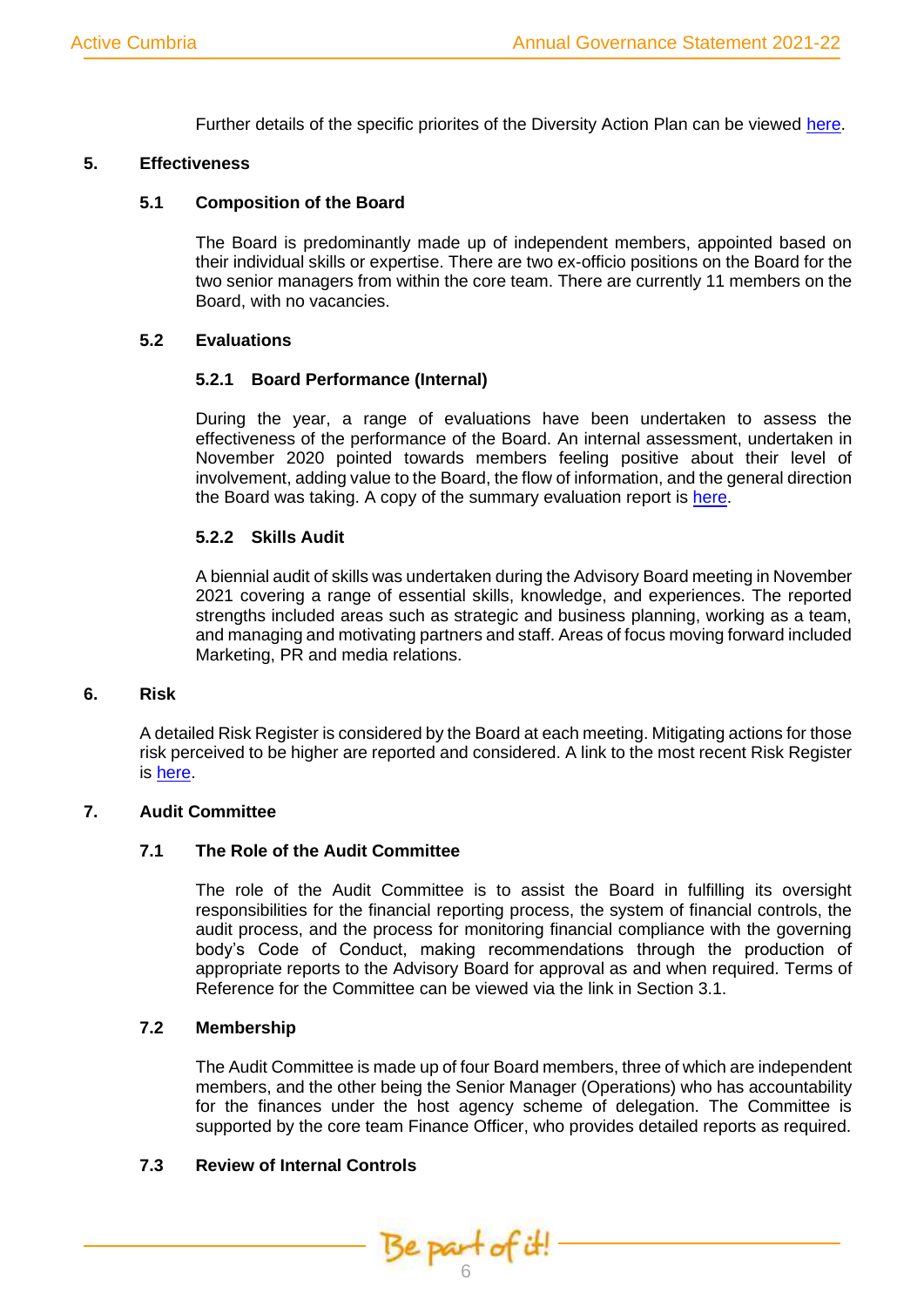An annual review of the internal controls is undertaken by the Audit Committee at their October meeting. The minutes of the meeting held on 29 October 2021 can be viewed [here.](https://www.activecumbria.org/files/7016/4864/9383/20211029_Audit_Committee_Meeting_Minutes.docx)

# **7.4 Financial Auditing**

The annual external audit of the Statement of Accounts for Active Cumbria is undertaken as part of the external audit of the accounts of the host authority. An agreed process has been implemented, which allows for the Board's Audit Committee to input into the process at regular and timely intervals, to ensure there is sufficient opportunity to scrutinise and/or challenge the Auditors findings. Full details of the process can be viewed [here.](https://www.activecumbria.org/files/8616/1728/8606/Annual_Audit_Process__Timeline.docx)

# **8. Data Protection**

In line with new GDPR regulations all staff have received training during the year around the new requirements of this legislation. Internal processes, systems and data have been streamlined to take account of the new requirements. There were no data breaches during the year.

# **9. Affiliations**

# **9.1 Active Partnerships**

As one of 43 Active Partnerships in existence across England, Active Cumbria affiliates to Active Partnerships, which is a representative body providing support to all Active Partnerships across the country. Active partnerships do not hold any influence, or impact on the operating policies of Active Cumbria.

# **9.2 Cumbria County Council**

As stated in Section 3.1, Active Cumbria is hosted within Cumbria County Council, which is the host agency and accountable body, with the Board regularly reviewing these arrangements. All core team staff are employed by Cumbria County Council, and operate under their respective policies and procedures. An Agency Agreement between Active Cumbria and Cumbria County Council (dated 20.11.17) is in place which sets out the terms of the relationship.